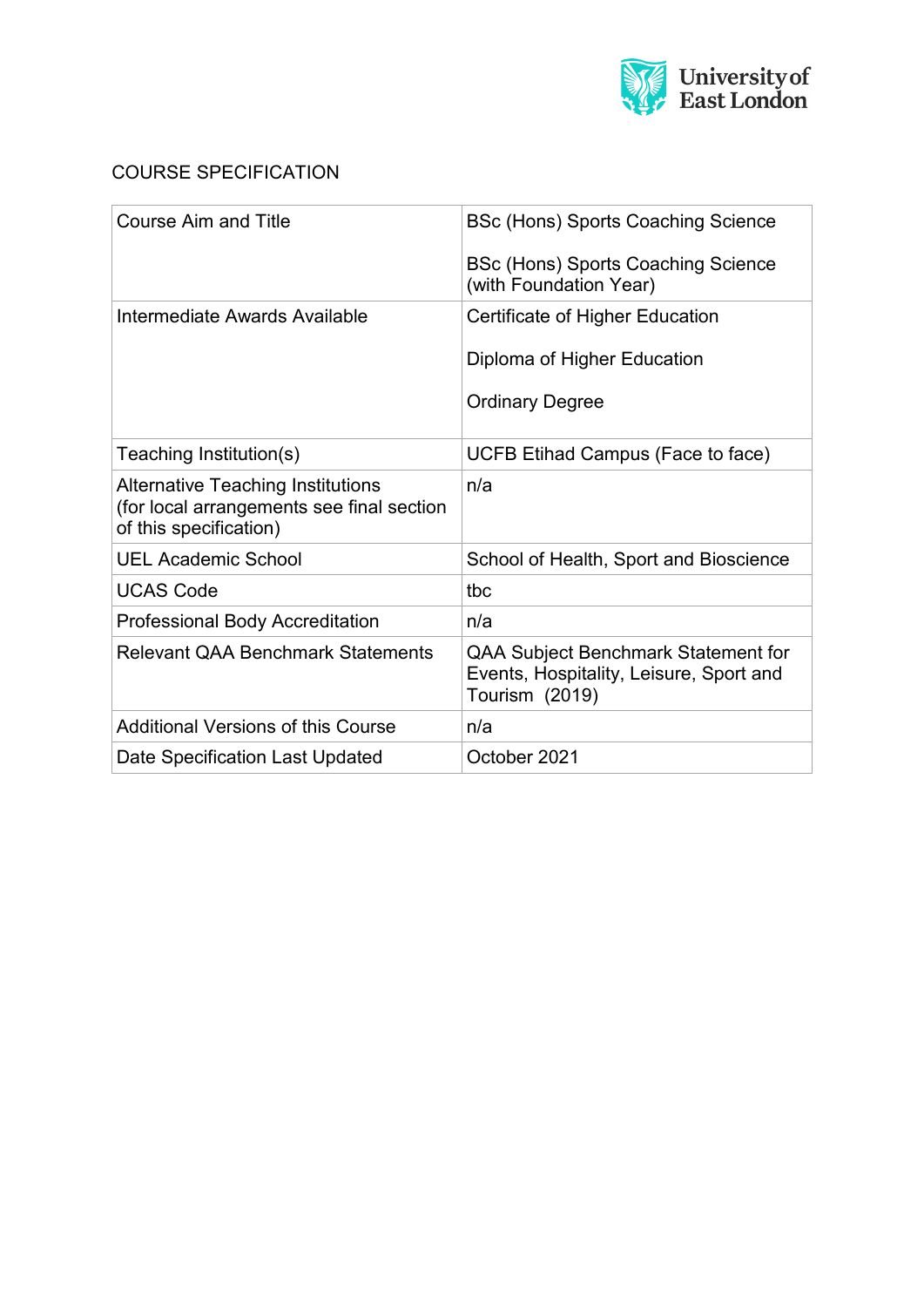

#### Course Aims and Learning Outcomes

The main educational aims of the course are to:

- Prepare students for a variety of careers in sports coaching science, education and performance analysis.
- Provide students with a detailed knowledge of the industry contexts in which sports science and coaching takes place.
- Enable students to develop the communication, analytical and problemsolving skills demanded for career advancement in a variety of settings.
- Develop students' understanding of contemporary approaches to evidence based practice in sports coaching science.
- Develop students' understanding of, and experience in, the application of sports coaching science skills and techniques.
- Provide students with opportunities to engage with the sports coaching science industry throughout the course, utilising distinctive delivery locations and professional relationships.

What students will learn:

#### Knowledge

- Analyse the varied external environments in which sports coaching science takes place.
- Evaluate core coaching and sport scientific concepts and their application in different sports and performance settings.
- Evaluate techniques for coaching and the application of sports science in community, talent and high performance contexts.
- Evaluate and apply various skills relevant to a multi-disciplines of sports science within in a coaching setting.
- Develop applied skills in a range of coaching environments.

#### Thinking skills

- Engage in critical thinking, analysis, synthesis and decision making to solve problems.
- Solve problems concerning coaching and sport science contexts.
- Apply existing frameworks to new contexts and situations.
- Explore professional knowledge in new environments.

Subject-Based Practical skills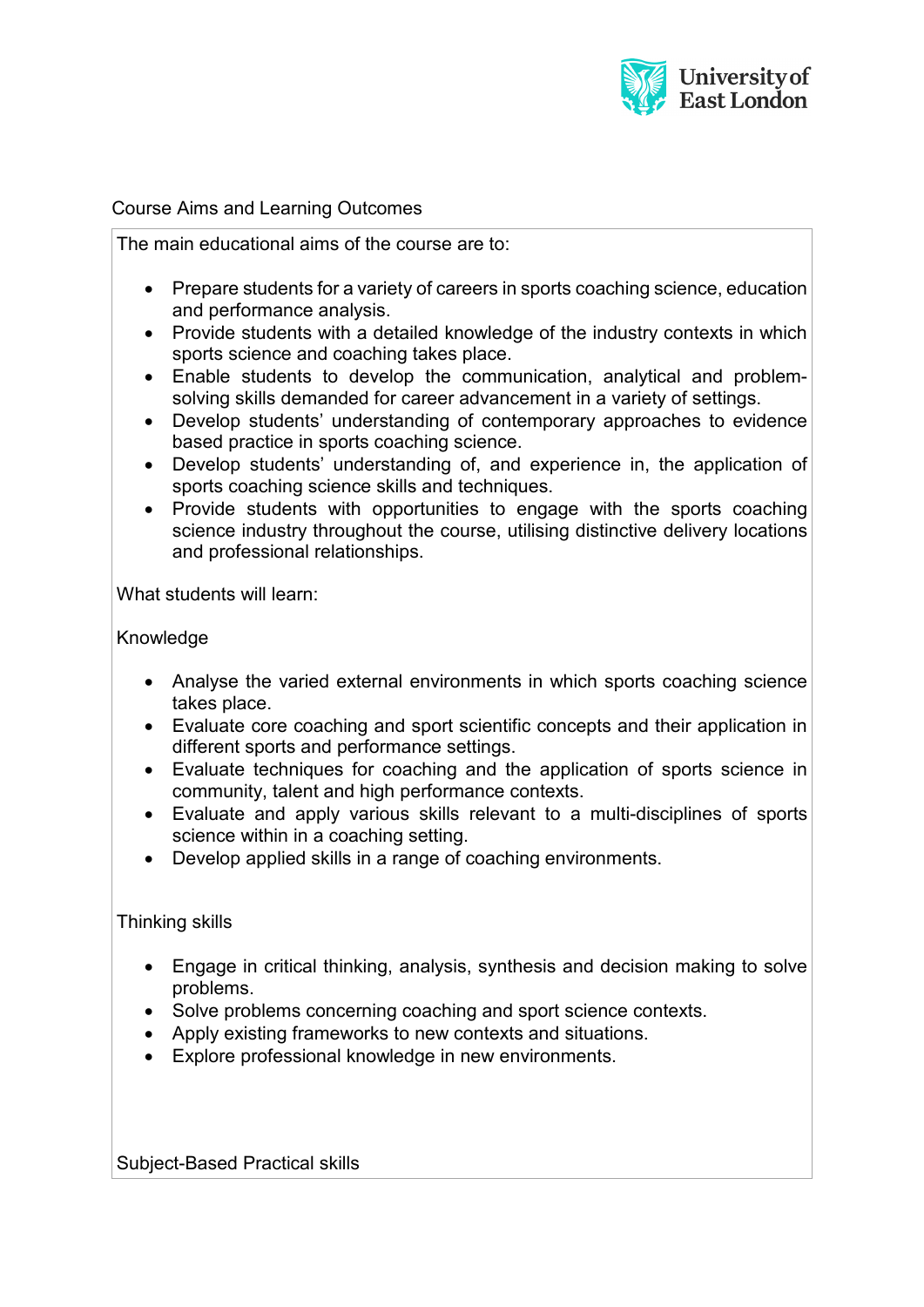

- Apply relevant legislation and ethical frameworks to the planning and delivery of sports coaching sessions.
- Critically analyse the role and responsibilities of sports coaches.
- Demonstrate awareness of multi-disciplines of sports science within coaching practice.

Skills for life and work (general skills)

- Demonstrate effective leadership skills in a coaching context.
- Communicate information clearly and coherently in a range of forms relevant to intended audiences.
- Work harmoniously and productively with others to achieve shared outcomes.
- Manage time effectively in order to meet deadlines and achieve performance targets.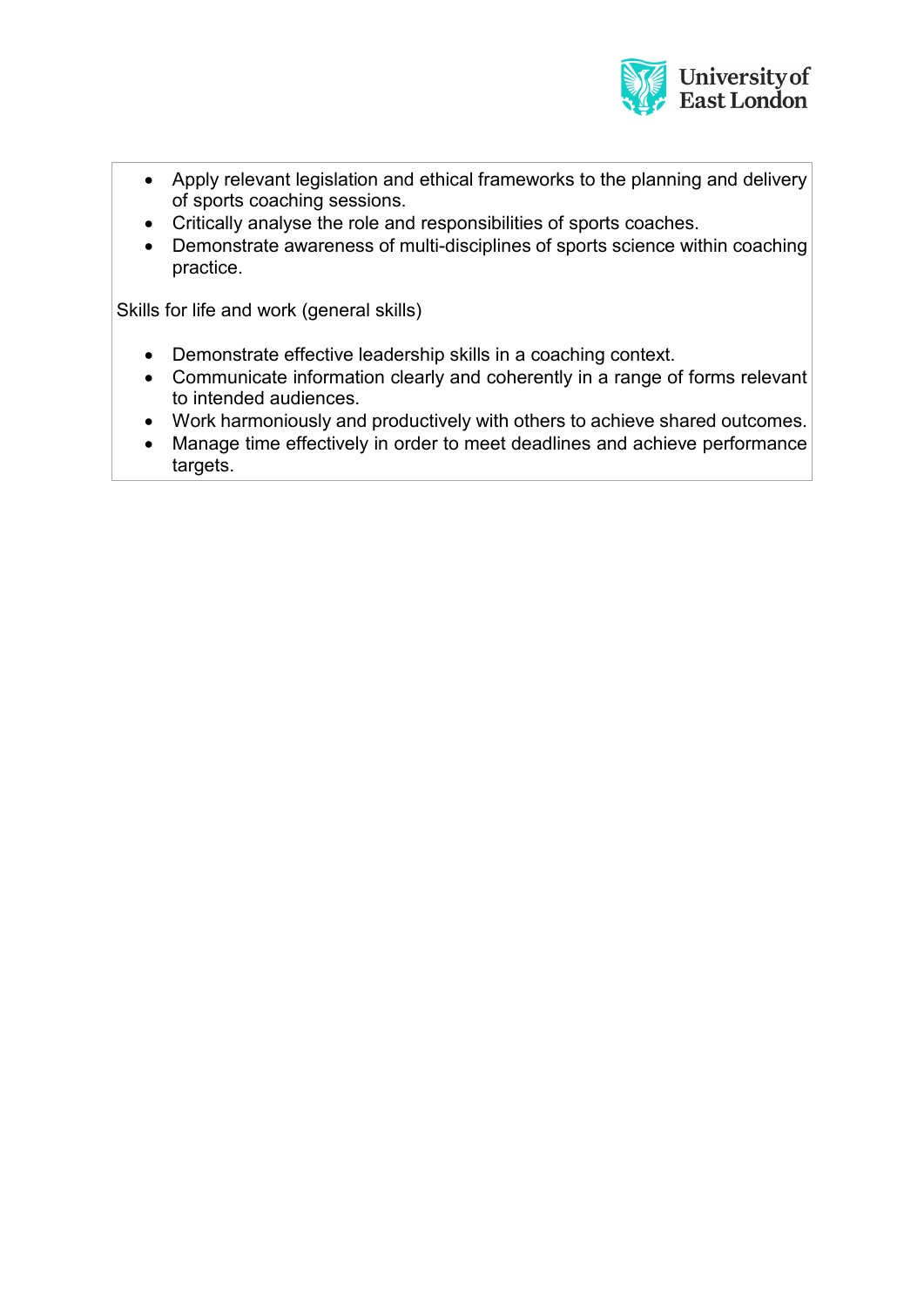

# Learning and Teaching

Primarily this course is delivered through face-to-face lectures, seminars, workshops and practical coaching sessions.

In classroom based sessions you will have access to lecturers and support staff as well as industry professionals, all of whom will support the introduction to and development of academic theories and models, the scientific principles of coaching, as well as real-world examples and case studies. Taught sessions will involve high levels of student engagement through classroom tasks and be supported by tasks to be completed independently.

Practical, sessions will form a core component of the delivery method. Here, you will be participants in tutor led sessions and be tasked with planning, delivering and reviewing your own group and individual coaching practices and sessions. Furthermore, you will be introduced to the key principles of sports science to assess, monitor and evaluate physical, mental and skilled performance.

You will have access to a variety of technologies that will support the reflective process. Peer review, as well as tutor feedback, will allow for you to feed-forward in preparation for coaching outside the degree and with direct links to academic assessment.

Finally, a comprehensive library of resources will be available for you to access through the UCFB online learning platform.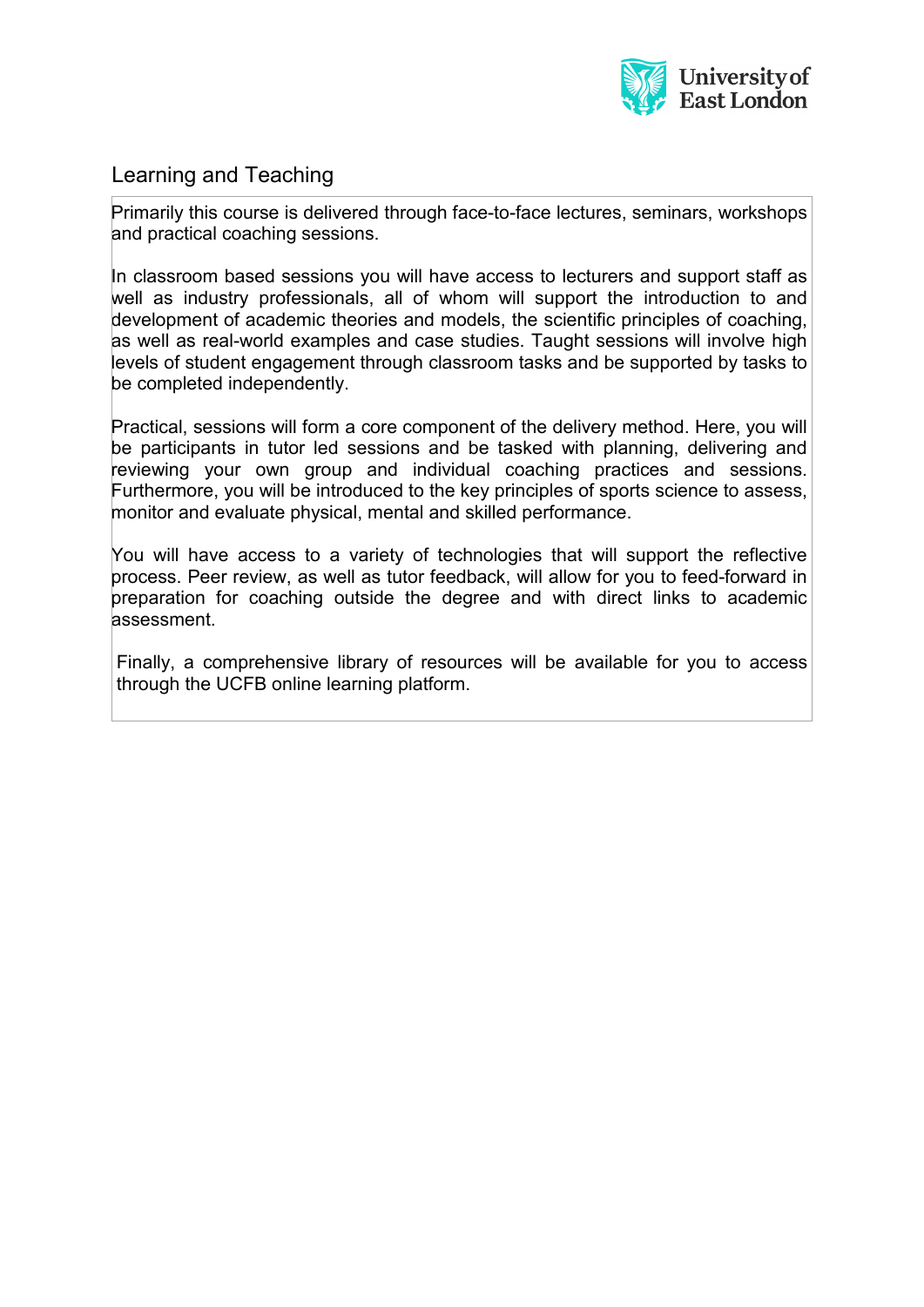

### Assessment

A range of assessment types are used across the course, as appropriate to each module. Assessment is predominantly continuous, employing items that will include academic essays, reports, presentations, portfolios, reflective writing as well as practical coaching sessions. Applied assessment tasks are used as far as possible to enable students to link theory with practice, thereby assessing knowledge and understanding alongside subject-specific skills and key skills.

### Work or Study Placements

n/a

### Course Structure

All courses are credit-rated to help you to understand the amount and level of study that is needed.

One credit is equal to 10 hours of directed study time (this includes everything you do e.g. lecture, seminar and private study).

Credits are assigned to one of 5 levels:

- 3 Equivalent in standard to GCE 'A' level and is intended to prepare students for year one of an undergraduate degree course.
- 4 Equivalent in standard to the first year of a full-time undergraduate degree course.
- 5 Equivalent in standard to the second year of a full-time undergraduate degree course.
- 6 Equivalent in standard to the third year of a full-time undergraduate degree course.
- 7 Equivalent in standard to a Master's degree.

Courses are made up of modules that are each credit weighted.

The module structure of this course:

| Level | UEL<br><b>Module</b><br>Code | <b>Module Title</b> | <b>Credit</b> | $\mathsf{I}\mathsf{Weighting}\big \mathsf{Core}/\mathsf{Option}_\mathsf{I}$ | <b>Available</b><br>bv<br><b>Distance</b><br>Learning?<br>Y/N |
|-------|------------------------------|---------------------|---------------|-----------------------------------------------------------------------------|---------------------------------------------------------------|
|-------|------------------------------|---------------------|---------------|-----------------------------------------------------------------------------|---------------------------------------------------------------|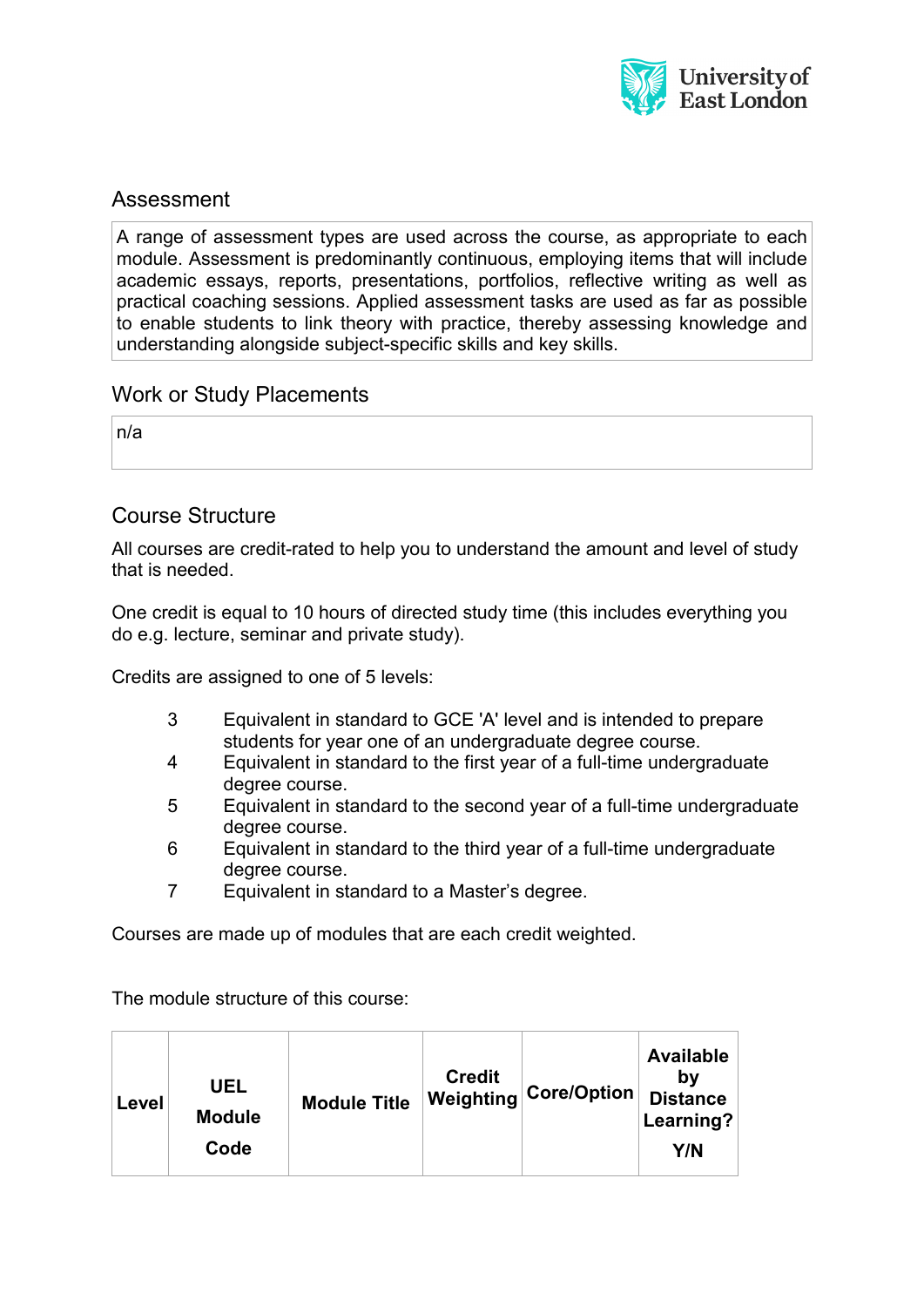

| Level          | <b>UEL</b><br><b>Module</b><br>Code | <b>Module Title</b>                                                                    | <b>Credit</b><br>Weighting | <b>Core/Option</b> | <b>Available</b><br>by<br><b>Distance</b><br>Learning?<br>Y/N |
|----------------|-------------------------------------|----------------------------------------------------------------------------------------|----------------------------|--------------------|---------------------------------------------------------------|
| 4              | UO4013                              | Fundamental<br>of Sports<br>Coaching                                                   | 20                         | Core               | N                                                             |
| 4              |                                     | Introduction to<br>Scientific<br>Coaching<br>Principles                                | 20                         | Core               | $\mathsf{N}$                                                  |
| $\overline{4}$ | <b>UD4000</b>                       | Industry<br>Competencies<br>(Mental<br>Wealth)                                         | 20                         | Core               | $\mathsf{N}$                                                  |
| $\overline{4}$ | UO4002                              | Coaching in<br><b>Education and</b><br>the Community                                   | 20                         | Core               | $\mathsf{N}$                                                  |
| $\overline{4}$ |                                     | <b>Skill</b><br>Acquisition for<br>Sports<br>Coaching                                  | 20                         | Core               | $\mathsf{N}$                                                  |
| 4              |                                     | Foundations of<br>the<br>Psychology of<br>Sport,<br><b>Exercise and</b><br>Performance | 20                         | Core               | $\mathsf{N}$                                                  |
|                |                                     |                                                                                        |                            |                    |                                                               |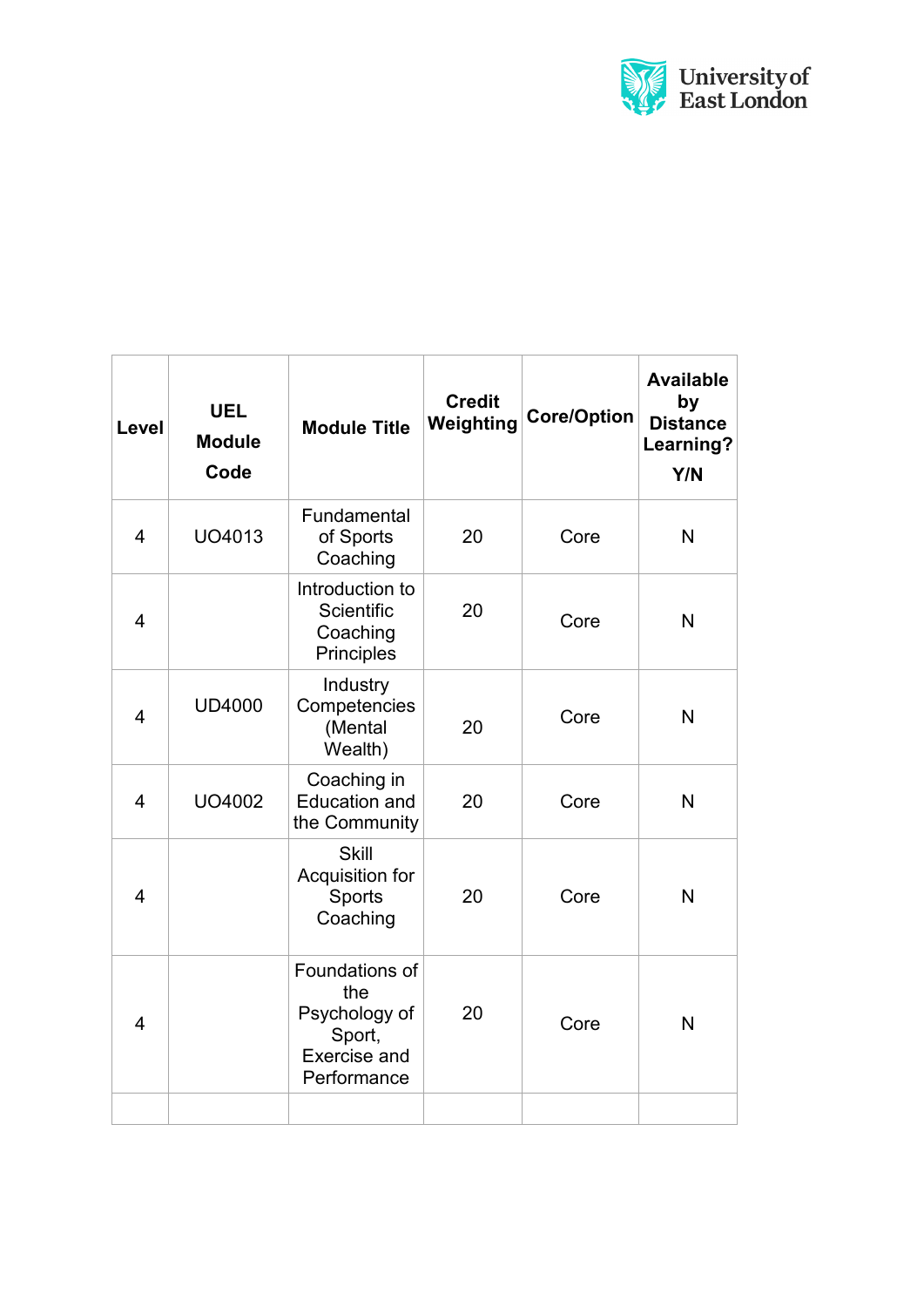

| 5 | UO5014        | <b>Talent</b><br>Development<br>and Scouting                              | 20 | Core | N |
|---|---------------|---------------------------------------------------------------------------|----|------|---|
| 5 |               | <b>Strength And</b><br>Conditioning:<br>From Theory<br><b>To Practice</b> | 20 | Core | N |
| 5 | <b>UD5010</b> | Industry<br><b>Readiness</b><br>(Mental<br>Wealth)                        | 20 | Core | N |
| 5 | <b>UD5013</b> | Research<br>Methods                                                       | 20 | Core | N |
| 5 | <b>UO5001</b> | Coaching in<br>Education<br>Settings                                      | 20 | Core | N |
| 5 |               | Applied Sport,<br><b>Exercise and</b><br>Performance<br>Psychology        | 20 | Core | N |
|   |               |                                                                           |    |      |   |
| 6 | UO6002        | High<br>Performance<br>Coaching                                           | 20 | Core | N |
| 6 |               | Applied<br>Coaching<br>Science                                            | 20 | Core | N |
| 6 | <b>UD6014</b> | Professional<br>Project                                                   | 40 | Core | Ν |
| 6 | UD6012        | Industry<br>Engagement<br>(Mental<br>Wealth)                              | 20 | Core | N |
| 6 | UO6006        | Performance<br>Analysis                                                   | 20 | Core | N |

The overall credit-rating of this course is 360 credits. If for some reason you are unable to achieve this credit you may be entitled to an intermediate award, the level of the award will depend on the amount of credit you have accumulated. You can read the University Student Policies and Regulations on the UEL website.

Course Specific Regulations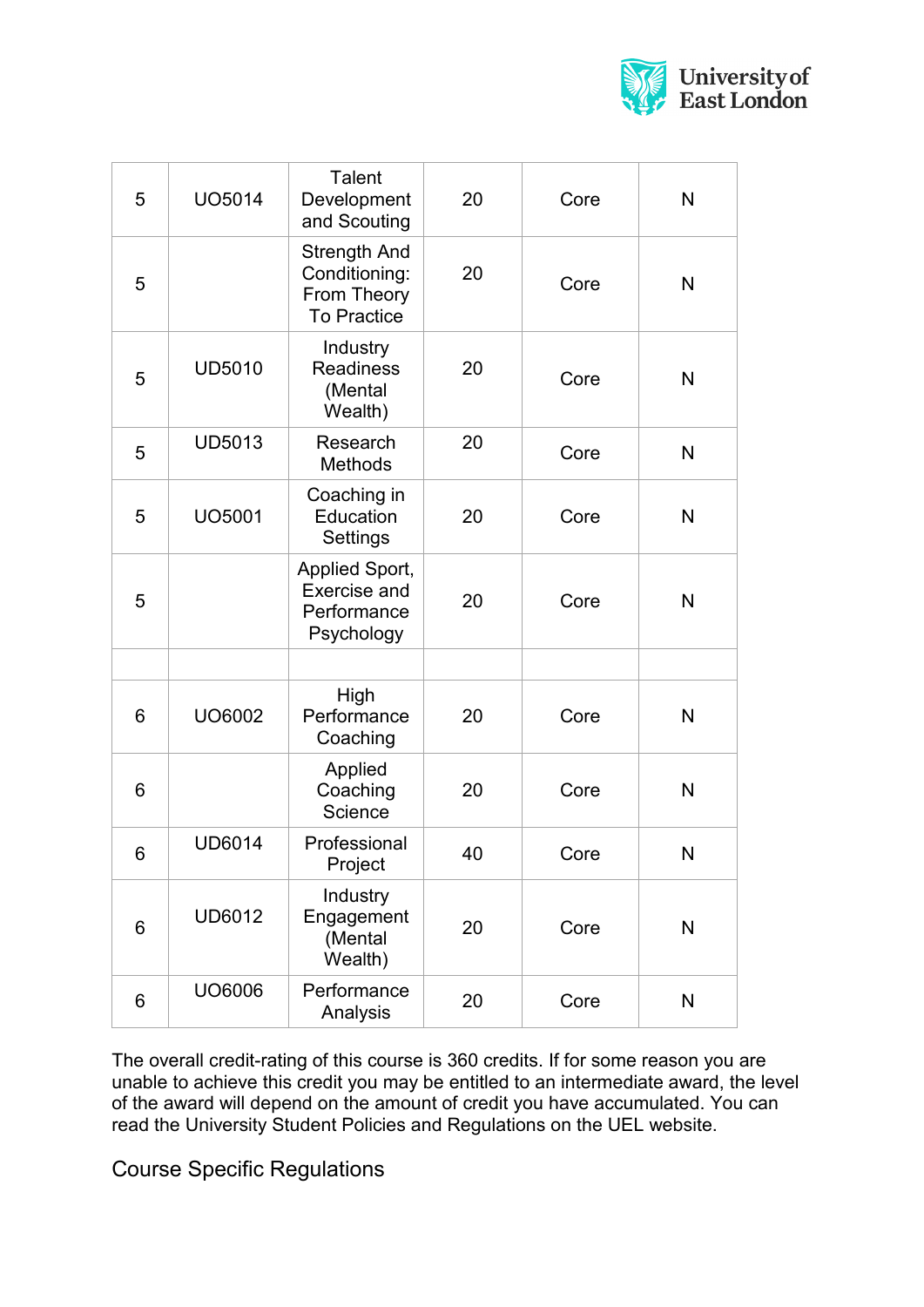

n/a

# Typical Duration

The expected duration of this course is 3 years full-time.

A student cannot normally continue study on a course after 4 years of study in full time mode unless exceptional circumstances apply and extenuation has been granted.

### Further Information

.More information about this course is available from:

- The UCFB web site (www.ucfb.ac.uk)
- The course handbook
- Course Leader
- Module Leader

All UEL courses are subject to thorough course approval procedures before we allow them to commence. We also constantly monitor, review and enhance our courses by listening to student and employer views and the views of external examiners and advisors.

Additional costs:

- Accommodation Students are required to attend face to face classes as part of the course. Students are responsible for arranging their own accommodation if it is required to support timely access to course dates. Costs will be dependent on the students' choice of accommodation. If assistance if required to identify suitable accommodation this can usually be provided. Costs for city centre accommodate vary dependent on times, these are likely to be between £50-£150 per night.
- Stationery equipment paper and pens are required. Costs will vary dependent of student choice.
- Books, journals and periodicals books will be available to access in the UCFB and UEL library. If students wish to purchase books they can do so, however this is not a requirement.
- Printing printing credits are required to print documents on UCFB sites. Copies are 5p for black and white and 15p for colour
- Additional costs will vary depending on individual needs.